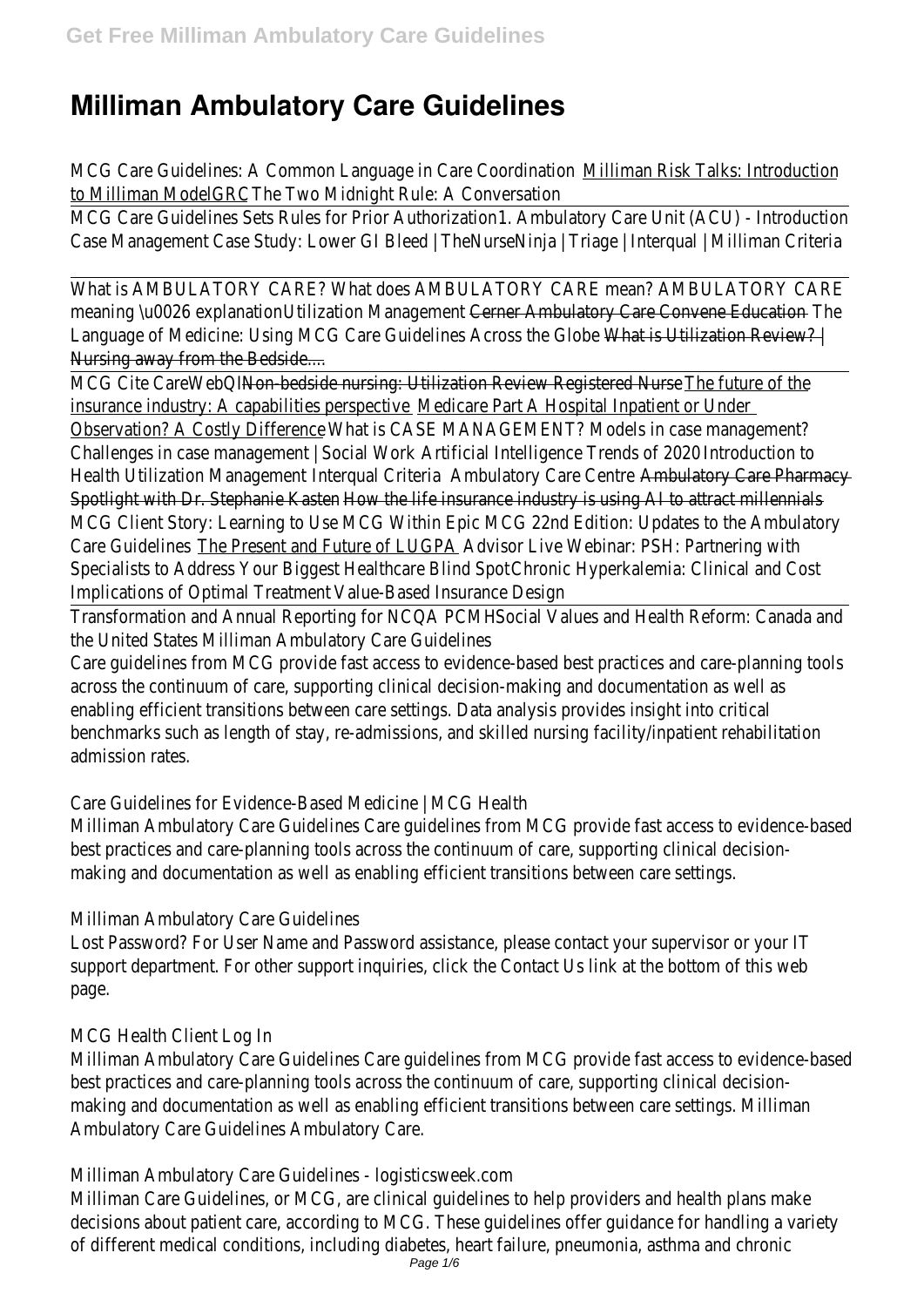obstructive pulmonary disease.

#### What Are Milliman Care Guidelines? - Reference.com

The Milliman Care Guidelines span the continuum of patient care providing access to evidence-based knowledge and best practices relevant to patients in a broad range of care settings. This not only assists with decisions for each setting but also facilitates coordination of care and smooth patient transitions.

Milliman Care Guidelines Now Offered Without Charge To ...

Investment in the delivery of effective care to help improve quality, curb costs. NEW YORK & SEATTLE Nov. 5, 2012 — Hearst Corporation today signed an agreement with Milliman, Inc. pursuant to which Hearst will acquire Milliman Care Guidelines, LLC, a leading provider of evidence-based clinical healthcare guidelines. The announcement was made by Frank A. Bennack, Jr., CEO of Hearst ...

Hearst Corporation Acquires Milliman Care Guidelines, LLC ...

Ambulatory Care. Assess, Treat, Manage, and Make Referrals Appropriately. Ambulatory Care is a comprehensive compilation of guidelines (evidence-based authorization guidelines and referral management guidelines) for established and emerging procedures and technologies used primarily in ambulatory or outpatient settings. Imaging

Ambulatory Care Guidelines for the Most Appropriate Care ...

Care Management Institute (CMI) in 2006 to establish guidelines for Care Management (CM). Today, a year later, the CMI team is pleased to share the ... standards such as InterQual and Milliman-USA care guidelines, CMS standards ... (Hospice/Palliative Care) 15 to 20 Ambulatory 20 to 30

# Care Management Institute Guidelines

These guidelines and the accompanying materials are to assist Michigan Medicine physicians in providing optimal care for patients in a cost-effective manner. The guidelines focus on important clinical decisions and actions in the context of overall case management. The guidelines are based on empirical evidence, other evidence-based quidelines prepared by nationally recognized groups, and expert consensus about practical considerations in providing care.

Clinical Care Guidelines | Michigan Medicine

Care Strategies Service; Interrater Reliability; Integration Partners; Testimonials; ACOs and IDN. Medicare Shared Savings Plans (MSSPs) Third Party Administrators (TPAs) Government. Medicare; Medicaid; Military Care; Audits & Quality; Partners; Patients; Care Guidelines. HIDDEN COLUMN. Care Guidelines; Ambulatory Care; Inpatient Surgical Care ...

# 24th Edition Technical Specifications | MCG Health

Our four criteria suites provide comprehensive coverage for medical and behavioral health across all levels of care as well as ambulatory care planning. With an outstanding track record, widespread adoption, and continual enhancement, InterQual Criteria are the standard for evidence-based clinical decision support.

# Evidence-Based Criteria/Guidelines | Utilization ...

Using the Milliman Care Guidelines SUNY Downstate UHB uses guidelines drawn from Evidence-Based Medicine. These same guidelines are used by IPRO, and Managed Care Organizations to make determinations about medical necessity of acute care stay.

University Hospital of Brooklyn – Managed Care

William D. Rifkin, MD, FACP, FHM Editor, Milliman Care Guidelines Milliman Inc. 1301 Fifth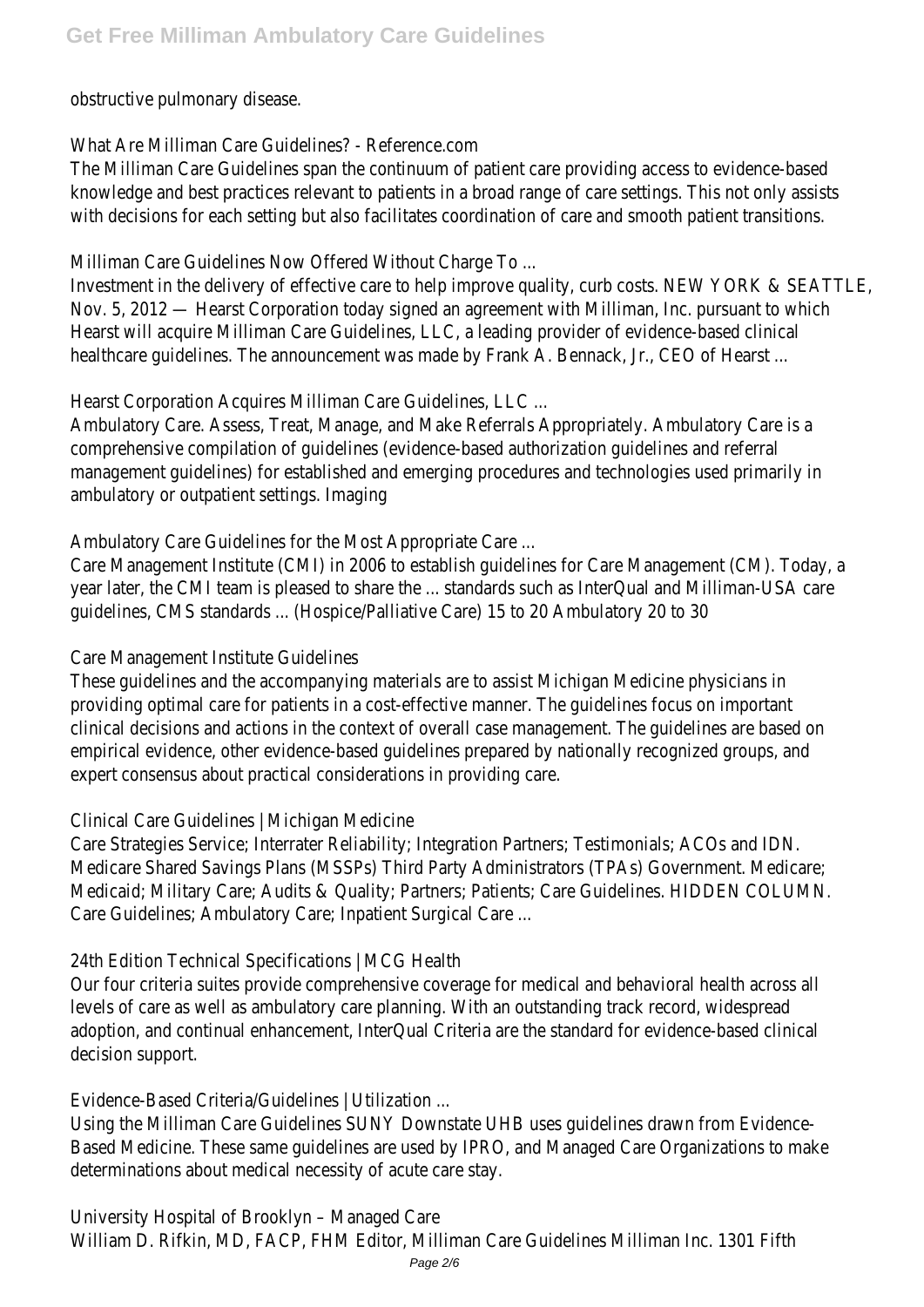Avenue, Suite 3800 Seattle, WA 98101?2605 bill.rifkin@milliman.com. On behalf of the American Society for Metabolic and Bariatric Surgery (ASMBS), we are concerned regarding your recent Milliman's Care Guidelines (14th Edition) governing bariatric surgery. In particular, ASMBS disagrees with your recommendations governing Goal Length of Stay (GLOS) for Gastric Restrictive Procedure with Gastric ...

ASMBS Responds to Milliman Care Guidelines | American ...

InterQual® Ambulatory Care Planning Criteria help identify when imaging studies, procedures, durable medical equipment, molecular diagnostic tests, specialty pharmacy medications, and specialty referral consultations are appropriate. The criteria can be applied prospectively or retrospectively to manage utilization and identify differences in ...

InterQual® Ambulatory Care Planning Criteria | Change ...

Milliman Health Care Guidelines Comparison – 2001 (Original edition)/2001, 8th Edition Inpatient and Surgical Care Below is a summary comparison between the 2001(original) and 2001, 8th edition Goal Length of Stay (LOS) as recommended by Milliman Care Guidelines.

Milliman Health Care Guidelines - Anthem

on the MCG (formerly Milliman Care Guidelines) evidence-based guidelines that promote effective care at the individual level, the MedInsight Guideline Analytics tool enables organizations to aggregate and leverage claim data to help improve performance and care within a given population. This analytica methodology

MedInsight Guideline Analytics - Milliman

The Magellan Care Guidelines direct both providers and reviewers to the most appropriate level of care for a patient. While these criteria will assign the safest, most effective and least restrictive level of care in nearly all instances, an infrequent number of cases may fall beyond their definition and scope.

MCG Care Guidelines: A Common Language in Care Coordination Milliman Risk Talks: Introduction to Milliman ModelGRC The Two Midnight Rule: A Conversation

MCG Care Guidelines Sets Rules for Prior Authorization 1. Ambulatory Care Unit (ACU) - Introduction Case Management Case Study: Lower GI Bleed | TheNurseNinja | Triage | Interqual | Milliman Criteria

What is AMBULATORY CARE? What does AMBULATORY CARE mean? AMBULATORY CARE meaning \u0026 explanationUtilization Management Cerner Ambulatory Care Convene Education-The Language of Medicine: Using MCG Care Guidelines Across the Globe What is Utilization Review? | Nursing away from the Bedside....

MCG Cite CareWebQI Non-bedside nursing: Utilization Review Registered Nurse - The future of the insurance industry: A capabilities perspective Medicare Part A Hospital Inpatient or Under Observation? A Costly Difference What is CASE MANAGEMENT? Models in case management? Challenges in case management | Social Work Artificial Intelligence Trends of 2020 Introduction to Health Utilization Management Interqual Criteria Ambulatory Care Centre Ambulatory Care Pharmacy Spotlight with Dr. Stephanie Kasten How the life insurance industry is using AI to attract millennials MCG Client Story: Learning to Use MCG Within Epic MCG 22nd Edition: Updates to the Ambulatory Care Guidelines The Present and Future of LUGPA Advisor Live Webinar: PSH: Partnering with Specialists to Address Your Biggest Healthcare Blind Spot Chronic Hyperkalemia: Clinical and Cost Implications of Optimal Treatment Value-Based Insurance Design

Transformation and Annual Reporting for NCQA PCMH Social Values and Health Reform: Canada and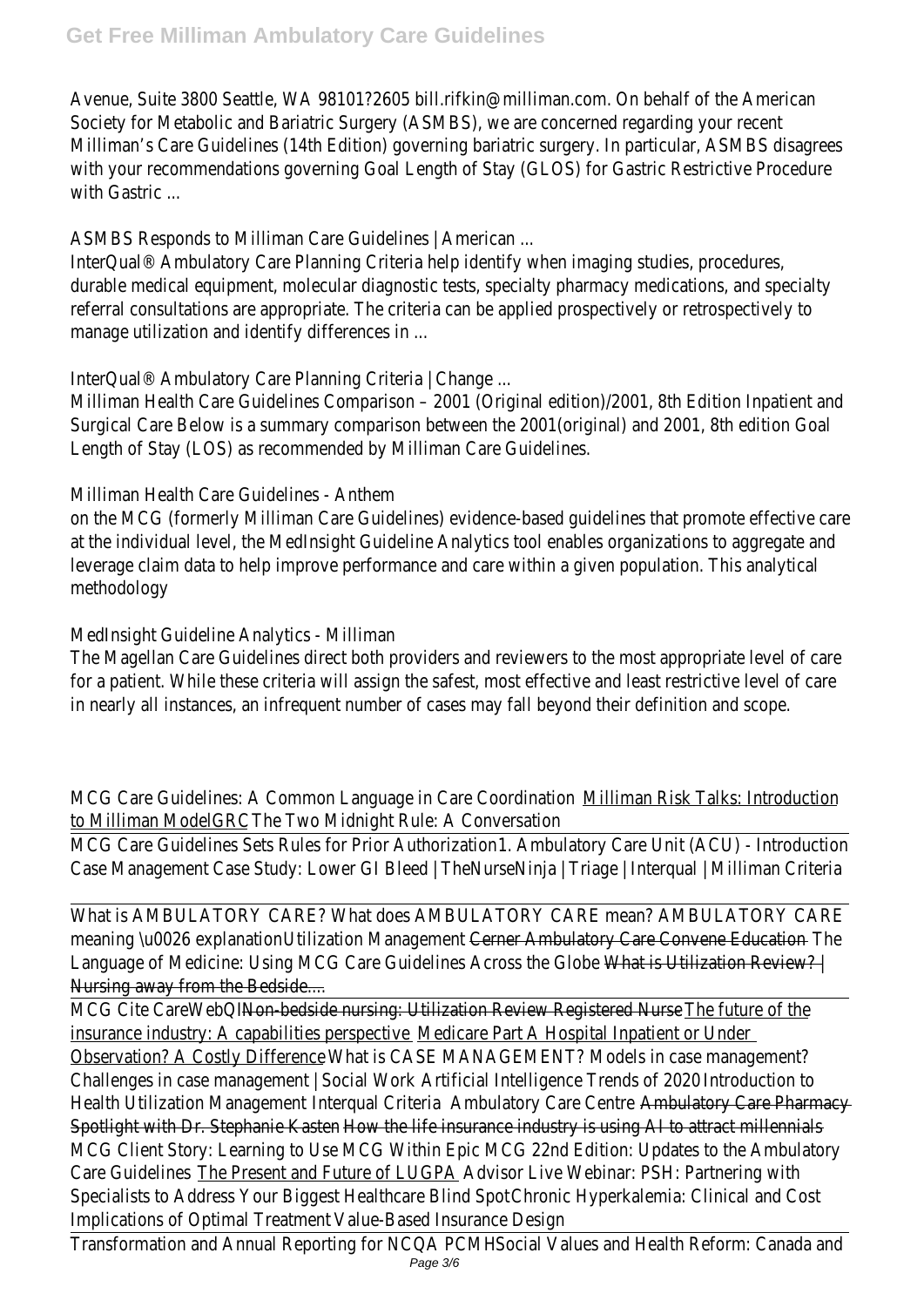#### the United StatesMilliman Ambulatory Care Guidelines

Care guidelines from MCG provide fast access to evidence-based best practices and care-planning tools across the continuum of care, supporting clinical decision-making and documentation as well as enabling efficient transitions between care settings. Data analysis provides insight into critical benchmarks such as length of stay, re-admissions, and skilled nursing facility/inpatient rehabilitation admission rates.

#### Care Guidelines for Evidence-Based Medicine | MCG Health

Milliman Ambulatory Care Guidelines Care guidelines from MCG provide fast access to evidence-based best practices and care-planning tools across the continuum of care, supporting clinical decisionmaking and documentation as well as enabling efficient transitions between care settings.

#### Milliman Ambulatory Care Guidelines

Lost Password? For User Name and Password assistance, please contact your supervisor or your IT support department. For other support inquiries, click the Contact Us link at the bottom of this web page.

#### MCG Health Client Log In

Milliman Ambulatory Care Guidelines Care guidelines from MCG provide fast access to evidence-based best practices and care-planning tools across the continuum of care, supporting clinical decisionmaking and documentation as well as enabling efficient transitions between care settings. Milliman Ambulatory Care Guidelines Ambulatory Care.

#### Milliman Ambulatory Care Guidelines - logisticsweek.com

Milliman Care Guidelines, or MCG, are clinical guidelines to help providers and health plans make decisions about patient care, according to MCG. These guidelines offer guidance for handling a variety of different medical conditions, including diabetes, heart failure, pneumonia, asthma and chronic obstructive pulmonary disease.

# What Are Milliman Care Guidelines? - Reference.com

The Milliman Care Guidelines span the continuum of patient care providing access to evidence-based knowledge and best practices relevant to patients in a broad range of care settings. This not only assists with decisions for each setting but also facilitates coordination of care and smooth patient transitions

Milliman Care Guidelines Now Offered Without Charge To ...

Investment in the delivery of effective care to help improve quality, curb costs. NEW YORK & SEATTLE Nov. 5, 2012 — Hearst Corporation today signed an agreement with Milliman, Inc. pursuant to which Hearst will acquire Milliman Care Guidelines, LLC, a leading provider of evidence-based clinical healthcare quidelines. The announcement was made by Frank A. Bennack, Jr., CEO of Hearst...

Hearst Corporation Acquires Milliman Care Guidelines, LLC ...

Ambulatory Care. Assess, Treat, Manage, and Make Referrals Appropriately. Ambulatory Care is a comprehensive compilation of guidelines (evidence-based authorization guidelines and referral management guidelines) for established and emerging procedures and technologies used primarily in ambulatory or outpatient settings. Imaging

Ambulatory Care Guidelines for the Most Appropriate Care ...

Care Management Institute (CMI) in 2006 to establish guidelines for Care Management (CM). Today, a year later, the CMI team is pleased to share the ... standards such as InterQual and Milliman-USA care guidelines, CMS standards ... (Hospice/Palliative Care) 15 to 20 Ambulatory 20 to 30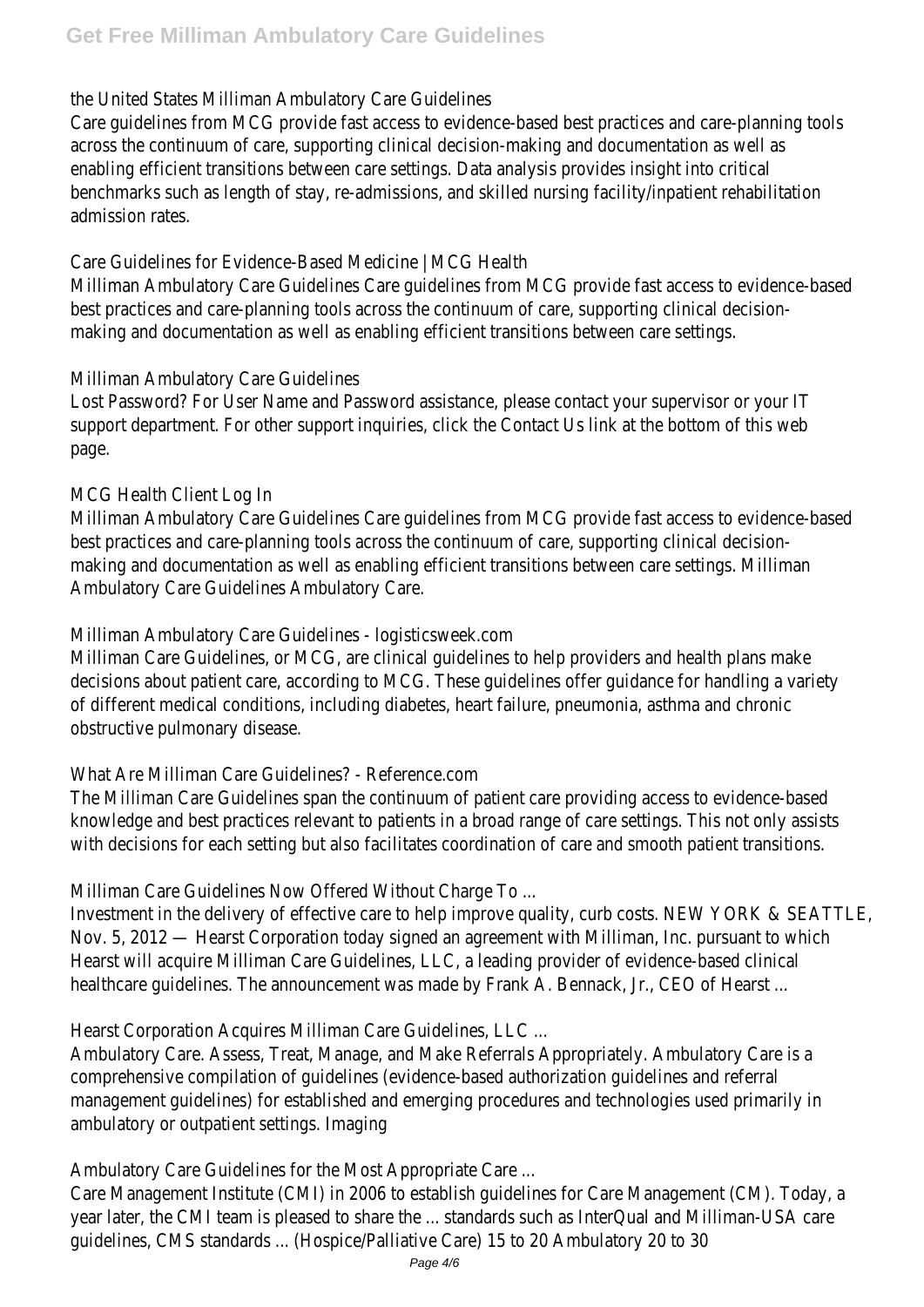#### Care Management Institute Guidelines

These guidelines and the accompanying materials are to assist Michigan Medicine physicians in providing optimal care for patients in a cost-effective manner. The guidelines focus on important clinical decisions and actions in the context of overall case management. The guidelines are based on empirical evidence, other evidence-based quidelines prepared by nationally recognized groups, and expert consensus about practical considerations in providing care.

#### Clinical Care Guidelines | Michigan Medicine

Care Strategies Service; Interrater Reliability; Integration Partners; Testimonials; ACOs and IDN. Medicare Shared Savings Plans (MSSPs) Third Party Administrators (TPAs) Government. Medicare; Medicaid; Military Care; Audits & Quality; Partners; Patients; Care Guidelines. HIDDEN COLUMN. Care Guidelines; Ambulatory Care; Inpatient Surgical Care ...

#### 24th Edition Technical Specifications | MCG Health

Our four criteria suites provide comprehensive coverage for medical and behavioral health across all levels of care as well as ambulatory care planning. With an outstanding track record, widespread adoption, and continual enhancement, InterQual Criteria are the standard for evidence-based clinica decision support.

#### Evidence-Based Criteria/Guidelines | Utilization ...

Using the Milliman Care Guidelines SUNY Downstate UHB uses guidelines drawn from Evidence-Based Medicine. These same guidelines are used by IPRO, and Managed Care Organizations to make determinations about medical necessity of acute care stay.

# University Hospital of Brooklyn – Managed Care

William D. Rifkin, MD, FACP, FHM Editor, Milliman Care Guidelines Milliman Inc. 1301 Fifth Avenue, Suite 3800 Seattle, WA 98101?2605 bill.rifkin@milliman.com. On behalf of the American Society for Metabolic and Bariatric Surgery (ASMBS), we are concerned regarding your recent Milliman's Care Guidelines (14th Edition) governing bariatric surgery. In particular, ASMBS disagrees with your recommendations governing Goal Length of Stay (GLOS) for Gastric Restrictive Procedure with Gastric ...

ASMBS Responds to Milliman Care Guidelines | American ...

InterQual® Ambulatory Care Planning Criteria help identify when imaging studies, procedures, durable medical equipment, molecular diagnostic tests, specialty pharmacy medications, and specialty referral consultations are appropriate. The criteria can be applied prospectively or retrospectively to manage utilization and identify differences in ...

InterQual® Ambulatory Care Planning Criteria | Change ...

Milliman Health Care Guidelines Comparison – 2001 (Original edition)/2001, 8th Edition Inpatient and Surgical Care Below is a summary comparison between the 2001(original) and 2001, 8th edition Goal Length of Stay (LOS) as recommended by Milliman Care Guidelines.

Milliman Health Care Guidelines - Anthem

on the MCG (formerly Milliman Care Guidelines) evidence-based guidelines that promote effective care at the individual level, the MedInsight Guideline Analytics tool enables organizations to aggregate and leverage claim data to help improve performance and care within a given population. This analytica methodology